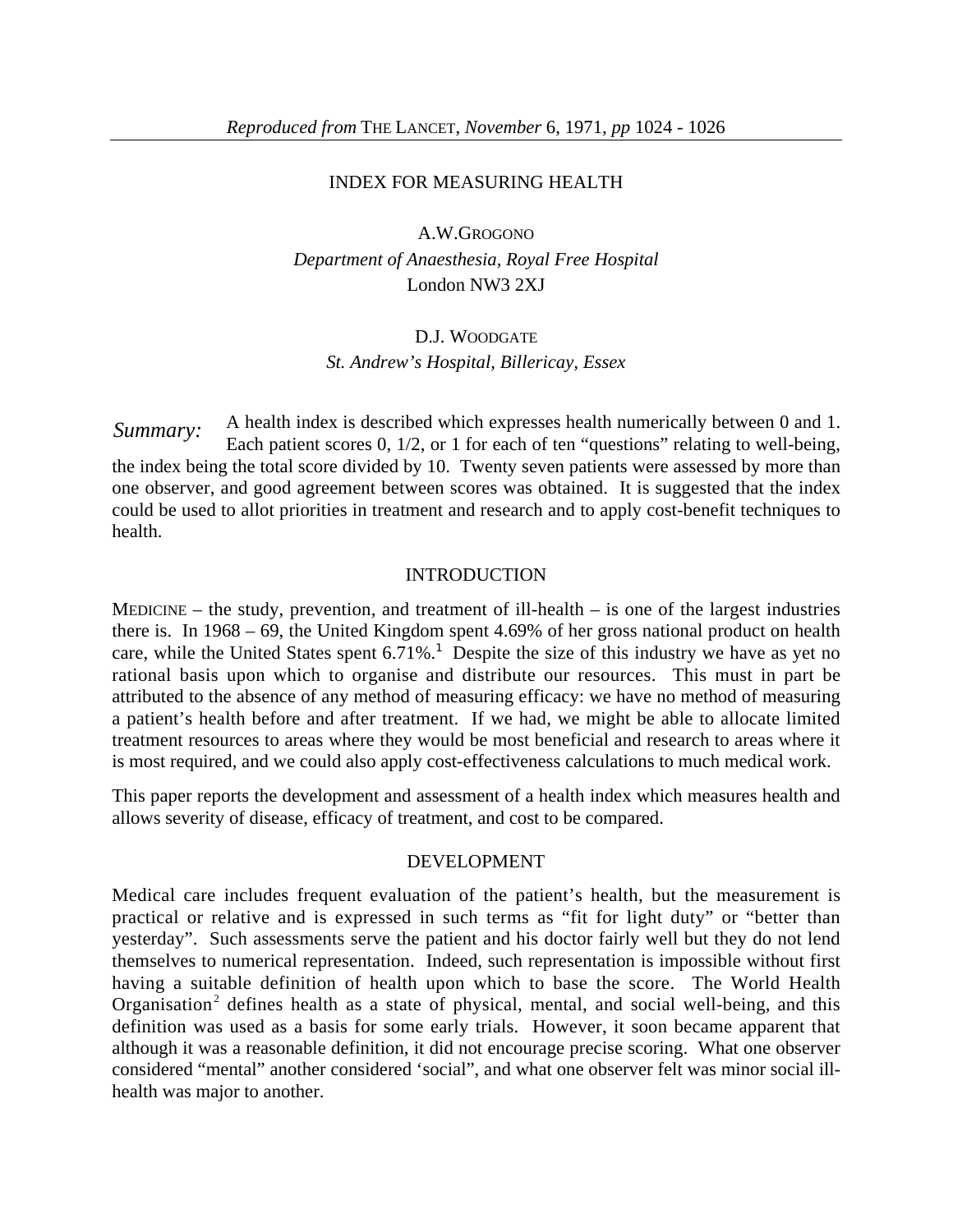After this experience, we examined the activities and aspects which together comprise the pattern of daily life; many of these appeared to overlap or encompass each other, and a cumbersome and inefficient method of scoring would have been the result. However, by elimination of some items, and grouping of others, the list was reduced to ten which were comprehensive but without obvious redundancy:

# (1) Work

- (2) Recreation
- (3) Physical suffering
- (4) Mental suffering
- (5) Communication
- (6) Sleep
- (7) Dependency on others
- (8) Feeding
- (9) Excretion
- (10) Sexual activity

These ten factors were used as the basis for scoring a patient's health, each factor being considered in the same way: "Is there any impairment due to the patient's ill-health?". This approach corresponds to a definition of health as: "No impairment in the ten aspects of life listed." Although not an elegant definition, it seemed likely to lend itself to unambiguous scoring.

The scoring system selected was to allocate for each factor 1, 1/2, or 0, according to whether the patient was normal, impaired, or incapacitated. The total was then divided by ten to yield the health index. The score for a normal person was thus 1, ill health causing a reduced score and extreme ill-health scoring 0. This method of scoring health was evaluated.

# ASSESSSMENT

The ten questions were printed as a list (see figure), with space for recording details of patient and observer, and room for several scores to be made. The interviewer was provided with instructions (see legend to figure) on the interpretation and scoring of some of the questions.

Twenty observers made 180 assessments on twenty seven patients. The observers included consultants, registrars, housmen, and students, and the patients were volunteers with a variety of complaints who were chosen when an opportunity presented for several observers to see the patient.

The scores were made quickly and easily, much of the information being already obtained from a normal consultation. The scores in this series ranged from 0.25 scored by a man with severe asthma to 1.0 scored by a man awaiting admission for excision of a tongue papilloma.

There is no accepted alternative measurement against which the accuracy of the scoring system can be gauged, but when the patients were ranked according to score, there did not seem to be any striking anomalies (see table).

The variation between observers was slight, with scores usually differing by no more than 0.05. This reproducibility was assessed in this series in the following way. All the scores obtained on any patient at one session were paired in an arrangement based on the alphabetical order of the names of the observers, any unpaired score being discarded. This yielded 72 pairs of observations for which the correlation coefficient was 0.883, with a standard error of 0.118.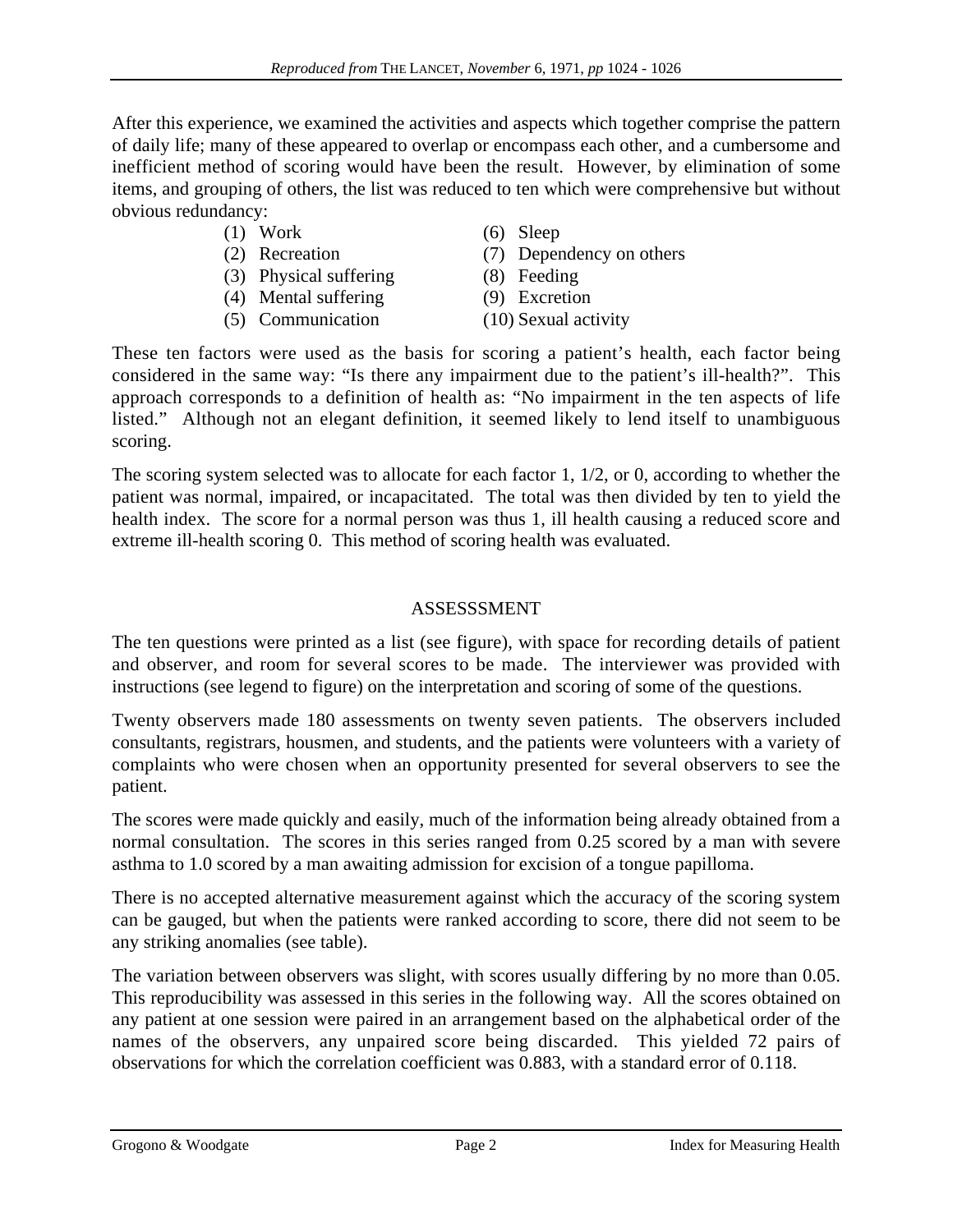## HEALTH INDEX SCORE SHEET

| Hosp. No.<br>Patient:<br>Sex:<br>Age:<br>Diagnosis:<br>Score 1, $1/2$ or 0<br>(i.e normal scores 1)<br>Date<br>1. Work: Normal, impaired or reduced, prevented | Date:<br>Observer: |  |
|----------------------------------------------------------------------------------------------------------------------------------------------------------------|--------------------|--|
|                                                                                                                                                                |                    |  |
|                                                                                                                                                                |                    |  |
|                                                                                                                                                                |                    |  |
|                                                                                                                                                                |                    |  |
|                                                                                                                                                                |                    |  |
|                                                                                                                                                                |                    |  |
| 2. Hobbies and recreation:<br>Normal, impaired or reduced, prevented                                                                                           |                    |  |
| 3. Is patient free from malaise, pain or suffering?                                                                                                            |                    |  |
| 4. Is patient free from worry or unhappiness?                                                                                                                  |                    |  |
| 5. Does patient communicate satisfactorily?                                                                                                                    |                    |  |
| 6. Does patient sleep satisfactorily?                                                                                                                          |                    |  |
| 7. Is patient independent of others for acts of daily<br>living (.e.g washing, feeding, dressing, moving)?                                                     |                    |  |
| 8. Does patient eat and enjoy his food?                                                                                                                        |                    |  |
| 9. Is micturition and defaecation normal?                                                                                                                      |                    |  |
| 10. Has patient's state of health altered his sex life?                                                                                                        |                    |  |
| Total $($ $\div$ 10)                                                                                                                                           |                    |  |

Notes and comments:

## **Health index record form**

The following notes apply to individual questions:

- (1) Medical advice leading to light duty or absence from work (e.g., hospitalization) will result in a score of 1/2 or 0, even if the patient feels he has a greater capacity. Someone able to work while in hospital (e.g., an author) may score normally. When retirement is compulsory due to age, the maximum score is still 1. This score is to be awarded on the basis of ability to do tasks associated with everyday life.
- (5) Language barrier alone should not produce a reduced score.
- (7) The score should be reduced when the assistance of others is required on medical grounds or on medical advice.
- (8) Patients on a diet may have a reduced score if they dislike it.
- (9) If there is a major abnormality of either micturition or defaecation the appropriate score is 0.
- (10) Infants, children, and the celibate would normally score 1 on the basis that their behaviour is regarded as normal and not as requiring therapy. In these groups this score will normally remain as 1 even during disease, since no deprivation occurs. However, enforced celibacy (e.g., hospitalization) which causes a feeling of deprivation may result in a reduced score.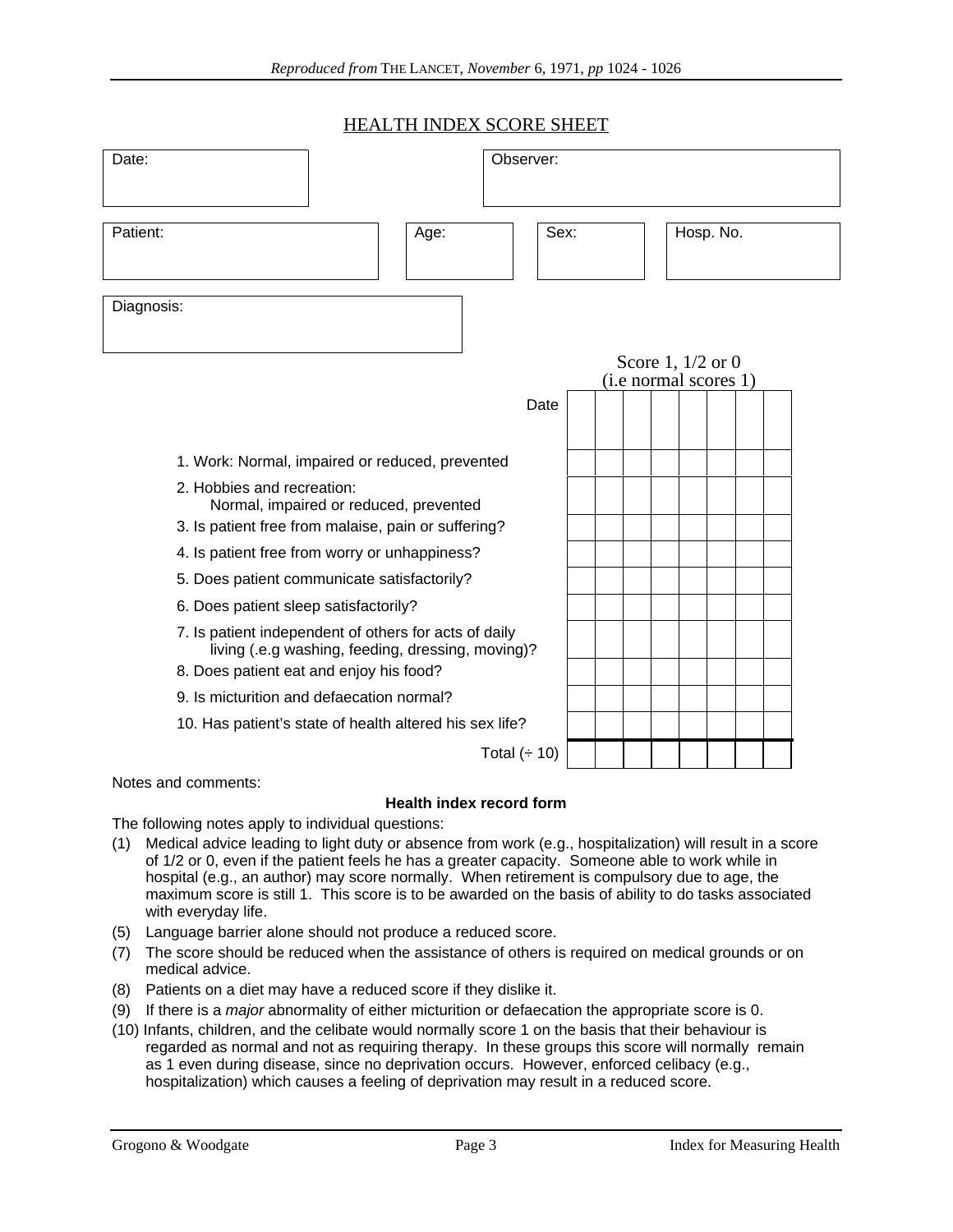Table:

| ACCORDING TO HEALTH INDEX SCORED. |                                                                                       |
|-----------------------------------|---------------------------------------------------------------------------------------|
| Score                             | Diagnosis                                                                             |
| 1.00                              | Benign Tongue Papilloma                                                               |
| 0.95                              | Varicose veins<br>Vaginal prolapse<br>Vulval warts                                    |
| 0.90                              | Controlled diabetes<br>Varicose veins<br>Infertility for investigation                |
| 0.85                              |                                                                                       |
| 0.80                              |                                                                                       |
| 0.75                              | Fistula-in-ano<br>Pregnancy for termination                                           |
| 0.70                              | Hernia<br>Carpal tunnel syndrome<br>Hodgkin's disease                                 |
| 0.65                              | Carcinoma of stomach<br>Myocardial infarction<br>Lumbar pain for investigation        |
| 0.60                              |                                                                                       |
| 0.55                              | Hiatus hernia                                                                         |
| 0.50                              |                                                                                       |
| 0.45                              | Gout in a patient with coarctation<br>and alcoholic neuropathy<br>Diabetic neuropathy |
| 0.40                              |                                                                                       |
| 0.35                              | Heart failure                                                                         |
| 0.30                              | Acute cholecystitis                                                                   |
| 0.25                              | <b>Status asthmaticus</b>                                                             |

## DIAGNOSES OF PATIENTS PLACED IN RANK ORDER ACCORDING TO HEALTH INDEX SCORED.

Many patients were seen more than once. For example, a woman with asthma was treated for five days; one observer judged her score to have risen from 0.4 to 0.55, compared to 0.45 to 0.70 for a second observer. In such cases the change in score was calculated and comparison was again made on an arrangement based on the alphabetical order of observers, any unpaired score being discarded. This yielded 25 pairs of observations. On all but one occasion the observers agreed on the direction of change, and there was good agreement on the magnitude of the change. The correlation coefficient was 0.884 with a standard error of 0.196.